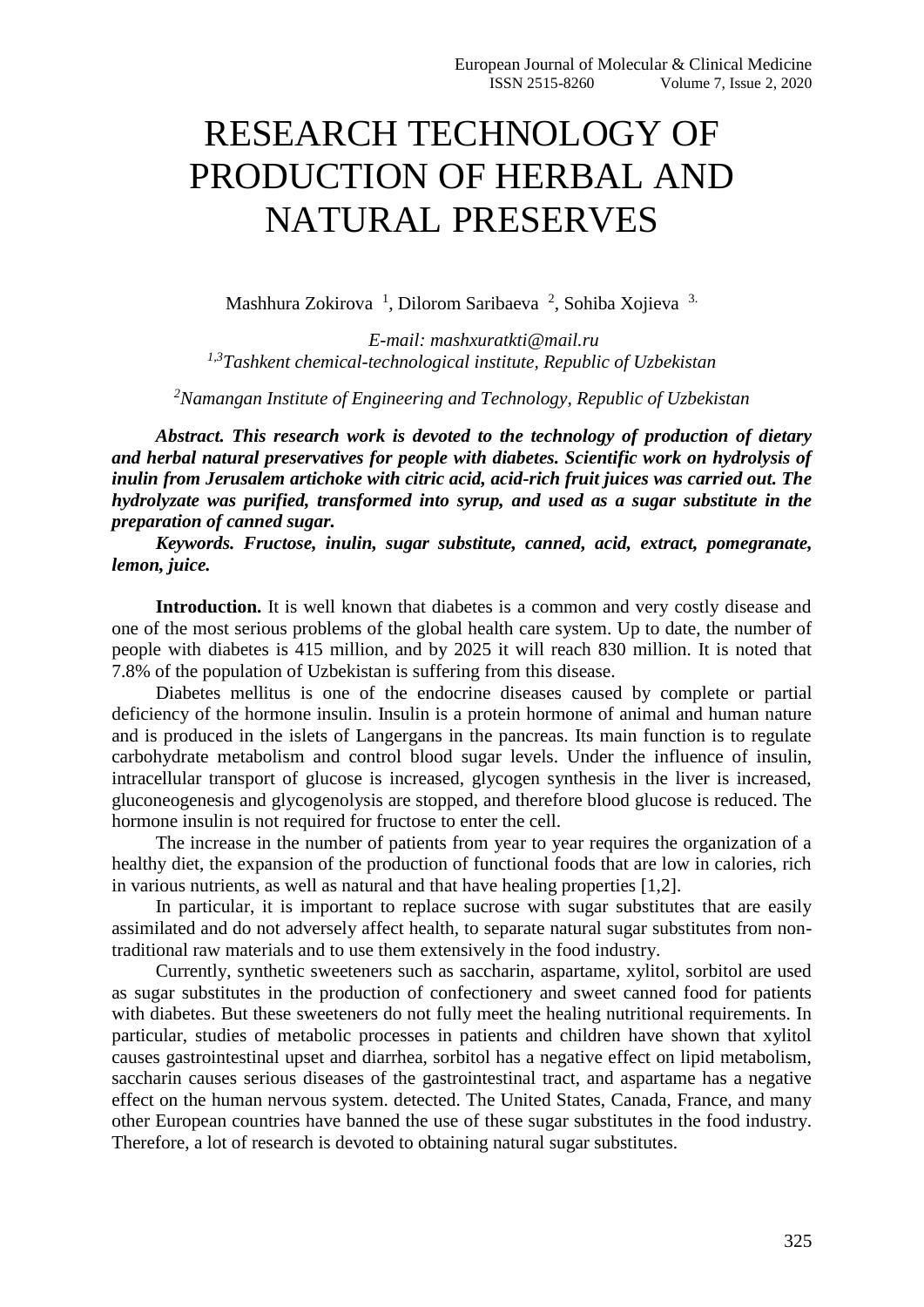One of the natural sweeteners with such a functional property is fructose. Fructose is higher in sweetness than sucrose and glucose, and the body absorbs fructose more easily than other sugars. The value of fructose is that it reduces the need for insulin preparations in patients with diabetes and normalizes blood sugar levels. As a result of the replacement of glucose and sucrose with fructose, people with diabetes will be able to consume [3].

Due to the wide spectrum of technological and functional properties of fructose, it is used as a supplement to beverages, ice cream, yogurt, flour onfectionery, salads and other food products, as well as in the pharmaceutical industry. This monosaccharide is not only a sugar substitute, but also unexpensive (by 10-40%), quickly digested by the body, helping to reduce calories by 1/3 when consumed in a variety of foods and beverages. Therefore, it can be added to the recipe of medicinal and prophylactic foods [4, 5].

**Methods.** Hydrolysis of Jerusalem artichoke inulin is one of the main methods of obtaining fructose-glucose syrup. Inulin is a natural polysaccharide consisting mainly of 95% fructose. In the molecular formula of inulin, polyfructosans are located in the same size. Its molecule consists of 30-35 monosaccharide residues with a total molecular mass of 5000- 6000, chemically composed of  $\beta$ -D-fructofuranose, a fructosane polymer, which is bound together by  $\beta$ -2  $\rightarrow$  1 glycoside bonds. Hydrolysis of Jerusalem artichoke inulin is one of the main methods of obtaining fructose syrup. Inulin is hydrolyzed by the enzyme inulinase or various acids [6].

Numerous scientific studies are currently focused on the technology of obtaining fructose, and inulin-containing plants, including Jerusalem artichokes, dahlias, are selected as a source of fructose.

This research consists of acidic hydrolysis of inulin from Jerusalem artichoke fruits to obtain fructose syrup and its use as a sugar substitute in the production of natural sweet and dietary canned products.

U.B. In Dzhanikulova's dissertation the technology of obtaining fructose syrup from Jerusalem artichoke using inulinase of the microorganism was developed. In this case, the hydrolysis of inulin to monosaccharides with a conservation rate of 93% using the yeast Saccharomyces cerevisiae 17 was revealed. Optimal conditions for the growth of yeasts have been selected so that they are modified in the nutrient medium and the enzyme is actively formed. The growth dynamics of yeasts in the culture fluid, the processes of formation of inulinase, proteins and free carbohydrates were considered, the technology of non-alcoholic beverage "Kovsar" based on fructose syrup was developed [9].

[10] The study focused on the food industry, mainly in the production of fructoseglucose syrup from roots or tubers containing inulin polysaccharide. According to the study, the juice was extracted from Jerusalem artichokes, the juice was purified and hydrolyzed with inulin food acids. The hydrolyzate was then clarified and concentrated until it became a syrup. When extracting the juice from the bottle, the object is crushed to a size of 0.3-1.0 mm, pressed. When cleaning the juice from solid particles, it is kept at a temperature of 80- 850S for 1-3 min. The precipitated protein and colloid-disperse additives are then filtered and separated. In the filtered juice, inorganic substances and inulides with a molecular chain length of less than 4,000 daltons are nanofiltered. A mixture of activated carbon and perlite is used to quench the hydrolyzate. The invention simplifies the technology of obtaining fructose-glucose syrup, provides process savings.

M.N. In a study by Nazarenko, inulin and fructose syrup were obtained enzymatically from artichoke tubers. On the basis of the obtained syrup and prepared dairy products enriched with b-carotene, as well as a recipe for making milk ice cream with the addition of inulin and b-carotene was developed [11, 12].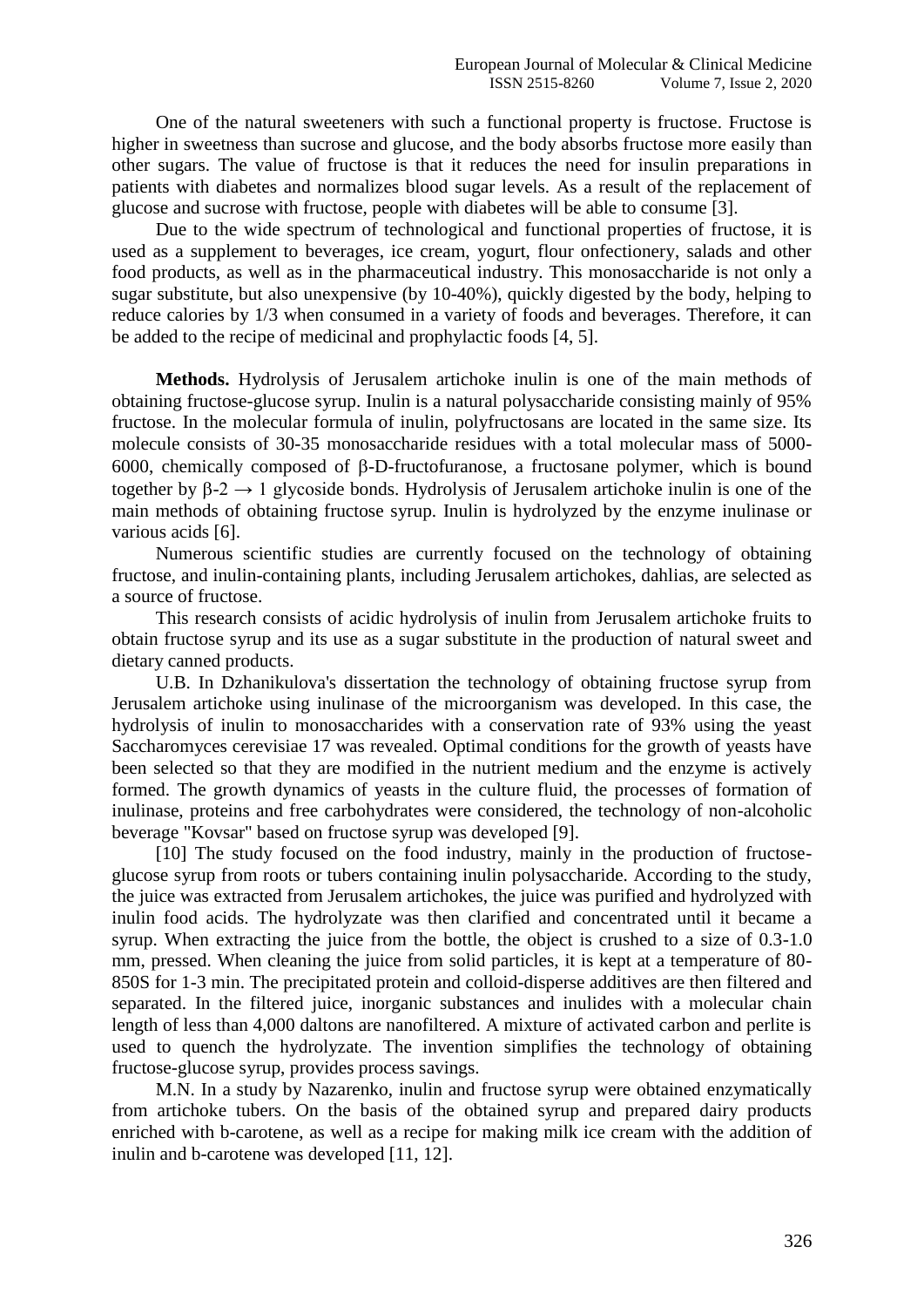E.A. In a study by Yakovlev, one of the rich plants inulin was hydrolyzed by the acid method of inulin in a puree derived from the cycary plant, and its physicochemical properties were determined. Fructose-rich puree has been dried and used in the manufacture of functional foods, including confectionery. The low energy value of the finished product has been proven to be harmless to the body of people with diabetes [13].

Research has been conducted on the production of fructose syrups under the action of the enzyme inulinase isolated by inulin microorganisms in artichokes [14, 15, 16].

In research at the Voronezh State Academy of Technologies, the enzyme inulinase was used in the production of fructose syrup from Jerusalem artichokes, and this syrup was used as a substitute for sucrose in the production of diet drinks, ice cream and dairy dissertations. It has also been used in the production of dietary drinks, combining the valuable properties of artichoke and whey. The roots of Jerusalem artichoke stored for different periods of time can be used instead of sucrose in the preparation of dietary kvass. Fructose-glucose syrup from Jerusalem artichoke was used in the production of ice cream. It has a high sweetness and the presence of biologically valuable compounds further enhances its quality [17].

In a study conducted by researchers at the Belarusian State Academy of Agriculture, fructose extracted from inulin-rich plant raw materials was used as a sugar substitute in the production of confectionery and bakery products. The obtained product was found to be superior to confectionery products obtained on the basis of traditional technology in terms of appearance, organoleptic characteristics and biological significance [18].

In addition, many studies have been conducted to obtain fructose syrups from inulinrich plant extracts [19, 20, 21].

**Results and Discussion.** In the laboratory, fructose syrup was obtained from Jerusalem artichoke tubers, and the resulting syrup was used as a sugar substitute to make canned goods. The object of research was selected species of artichoke "Fayz-baraka". It is known from the literature that inulin  $(C_6H_{10}O_5)_n$  is readily soluble in hot water (80<sup>0</sup>C). Therefore, we crushed the finished fruits and extracted in water at a temperature of  $80-90^{\circ}$ C. The extract was filtered and the process of hydrolysis of inulin using 1% and 1.5% solutions of citric acid was studied [7, 8].

Under the influence of heat and acid, water-insoluble substances, including minerals, proteins, pectin, contained in the crushed sediment, fell to the bottom of the vessel in the form of sediment. Once the juice had cooled, it was filtered using a cloth. The ambient acidity of juices with slaked lime is pH  $\sim$  3.2, respectively; from pH  $\sim$  2.5, the ambient acidity was brought to  $pH \sim 5$ , and it was again filtered with a help of fabric. The extracted clear portion was passed through an activated carbon column.

Pomegranate and lemon fruits were selected from the acid-rich fruits as the object of the research. The juices of these fruits were extracted. The flask was filled with lemon juice and Jerusalem artichoke extract in a 1: 1 ratio. A mixture of ignorant pomegranate and Jerusalem artichoke extract was also prepared in a 1: 1 ratio. The flasks were placed at 80–  $90^{\circ}$ C for 3 h.

The flasks were cooled, the juices were filtered, and was passed through the activated charcoal column and clarified. The hydrolyzed juices were tasted organoleptically. The color of the juice is clear and light yellow color, the taste is very pleasant, sweet. Juice that was hydrolyzed in pomegranate juice showed the best result.

During the hydrolysis process, a sample was taken every 20 minutes, placed in a dialysis bag to separate the undigested inulin polysaccharide and the resulting monosaccharides, and placed in distilled water. After 4 h, the water in the dialysis bag was evaporated at  $55^{\circ}$ C in a rotor evaporator until 1/3 of the total water remained, and the amount of fructose was determined. The results of the experiment are presented in table 1.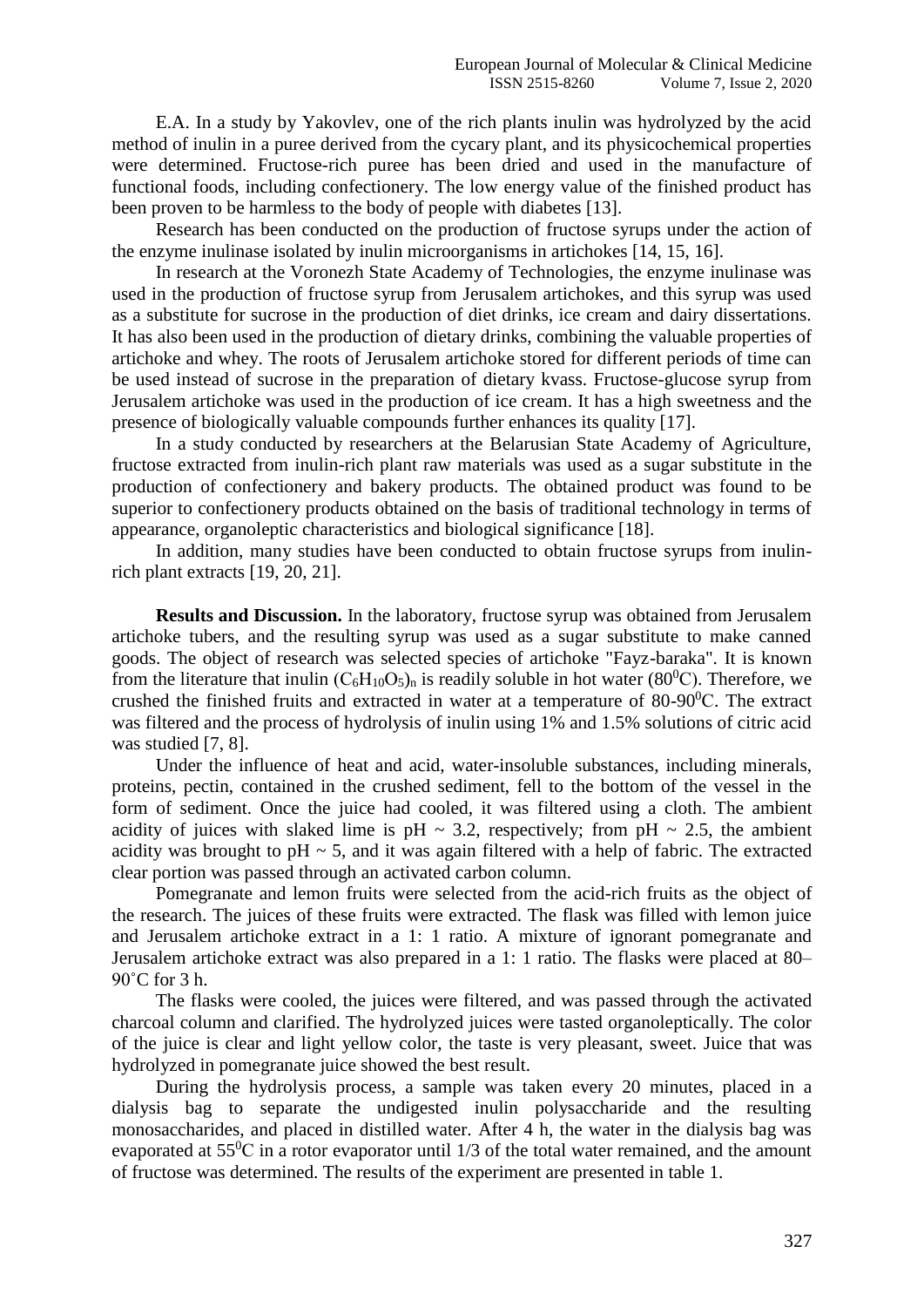The results showed that the volume of the mixture of sour pomegranate juice and Jerusalem artichoke juice before heat treatment was 40 mg / ml, while at the end of the hydrolysis process it was 83 mg / ml, i.e., the amount of fructose doubled as a result of inulin breakdown. It was also found the increase of 2.2 times with lemon juice, 2.6 times with 1.5% citric acid, and 2.5 times with 2% citric acid. Juices hydrolyzed in sour pomegranate juice and with 2% citric acid for 160 minutes showed the best results.

|                           |             | The amount of fructose, $mg/ml$ |               |           |
|---------------------------|-------------|---------------------------------|---------------|-----------|
|                           | Pomegranate |                                 | $1.5\%$ lemon | 2% lemon  |
| Duration time, <i>min</i> | juice and   | Lemon juice and                 | acidic        | acidic    |
|                           | artichoke   | artichoke extract               | artichoke     | artichoke |
|                           | extract     |                                 | extracts      | extracts  |
| Initial fructose-clear    | 40          | 36                              | 34            | 34        |
| amount                    |             |                                 |               |           |
| 20                        | 45          | 40                              | 42            | 45        |
| 40                        | 51          | 48                              | 50            | 54        |
| 60                        | 57          | 51                              | 59            | 65        |
| 80                        | 62          | 67                              | 65            | 69        |
| 100                       | 69          | 70                              | 70            | 72        |
| 120                       | 73          | 72                              | 75            | 77        |
| 140                       | 78          | 76                              | 79            | 84        |
| 150                       | 83          | 78                              | 81            | 85        |

| Table 1: The amount of fructose formed as a result of hydrolysis of Jerusalem artichoke |  |
|-----------------------------------------------------------------------------------------|--|
| inulin by various methods                                                               |  |

Organoleptic characteristics of hydrolyzed juices were analyzed by different methods. Jerusalem artichoke juice hydrolyzed with sour pomegranate juice is dark red in color, clear and sweet in taste. Juices hydrolyzed with citric acid and lemon juice are reddish in color, clear and sour-sweet in taste.

The sugar content and quality characteristics of hydrolyzed juices by different methods were determined by paper chromatography using solutions of 6: 4: 3-butanolpyridine-water ratio. An aniline solution of phthalic acid and a 1% urea solution were used to actively show stains on the instrument paper. FN-8, FN-11 paper was used for paper chromatography.

In 1.5% citric acid hydrolysis mainly fructose, small amounts of glucose and sucrose residues as well as fructose-containing oligosaccharides were found. During the 2% citric acid hydrolysis process, the main sugars were arabinose, fructose, and glucose, and small amounts of sucrose residues were detected.

During the experiment, the organoleptic characteristics of the hydrolyzed fructose syrup were evaluated. The performance of the hydrolyzed artichoke juice using lemon, pomegranate juice and briar extract was evaluated as the best.

According to the results, in hydrolyzed Jerusalem artichoke juice with pomegranate juice the main sugars (monosaccharides) that are consist of fructose, arabinose and glucose, and only traces of sucrose were found.

Jerusalem artichoke juice hydrolyzed with lemon juice was found to contain fructose and arabinose as the main sugars, and traces of sucrose and galactose.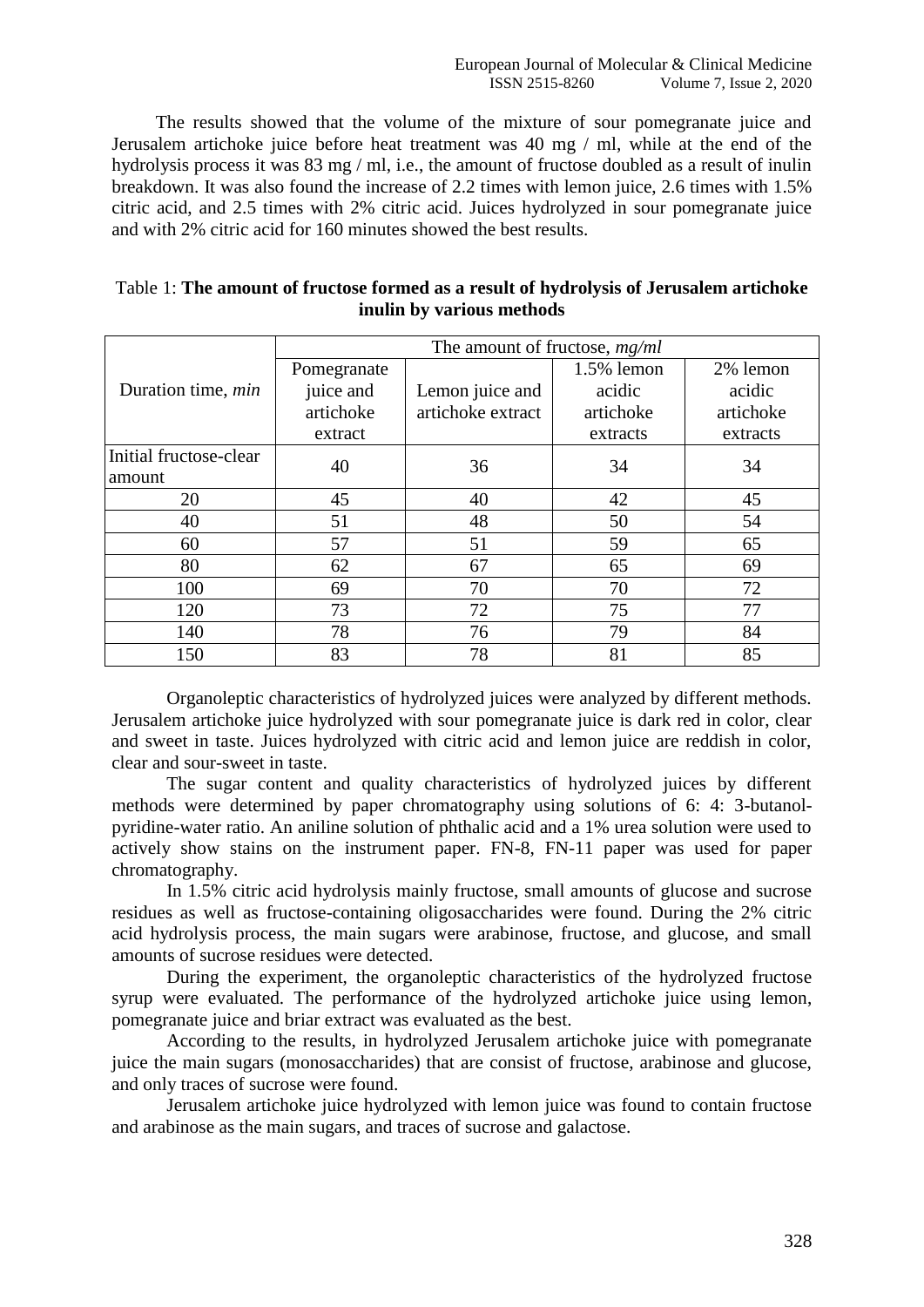

Figure 1. Paper chromatography of Jerusalem artichoke juice hydrolyzed in various ways.

SU-pure carbohydrates: A-ramnose; B-xylose; V-arabinose; G-glucose; D-galactose; E-glucuronate acid; 1- the amount of Jerusalem artichoke juice hydrolyzed with pomegranate juice; 2- Jerusalem artichoke juice hydrolyzed with lemon juice (juice mixture, neutralized); 3 Jerusalem artichoke juice hydrolyzed with 1.5% citric acid; 4 Jerusalem artichoke juice juice with 2% citric acid.

No traces of glucuronic acid were detected in the hydrolyzed juices by different methods.

The amount of fructose was assessed on paper chromatography with 1% urea solution. The amount of remaining sugars was assessed using aniline phthalate.





The amount of SU-pure carbohydrates: A fructose; B - sucrose; 1 mixture of hydrolyzed artichoke juice with pomegranate juice; 2 Jerusalem artichoke juice is a mixture of hydrolyzed juices with lemon juice (neutralized); 3 Jerusalem artichoke juice hydrolyzed juice with 1.5% citric acid; 4 - Jerusalem artichoke juice hydrolyzed juice with 2% citric acid.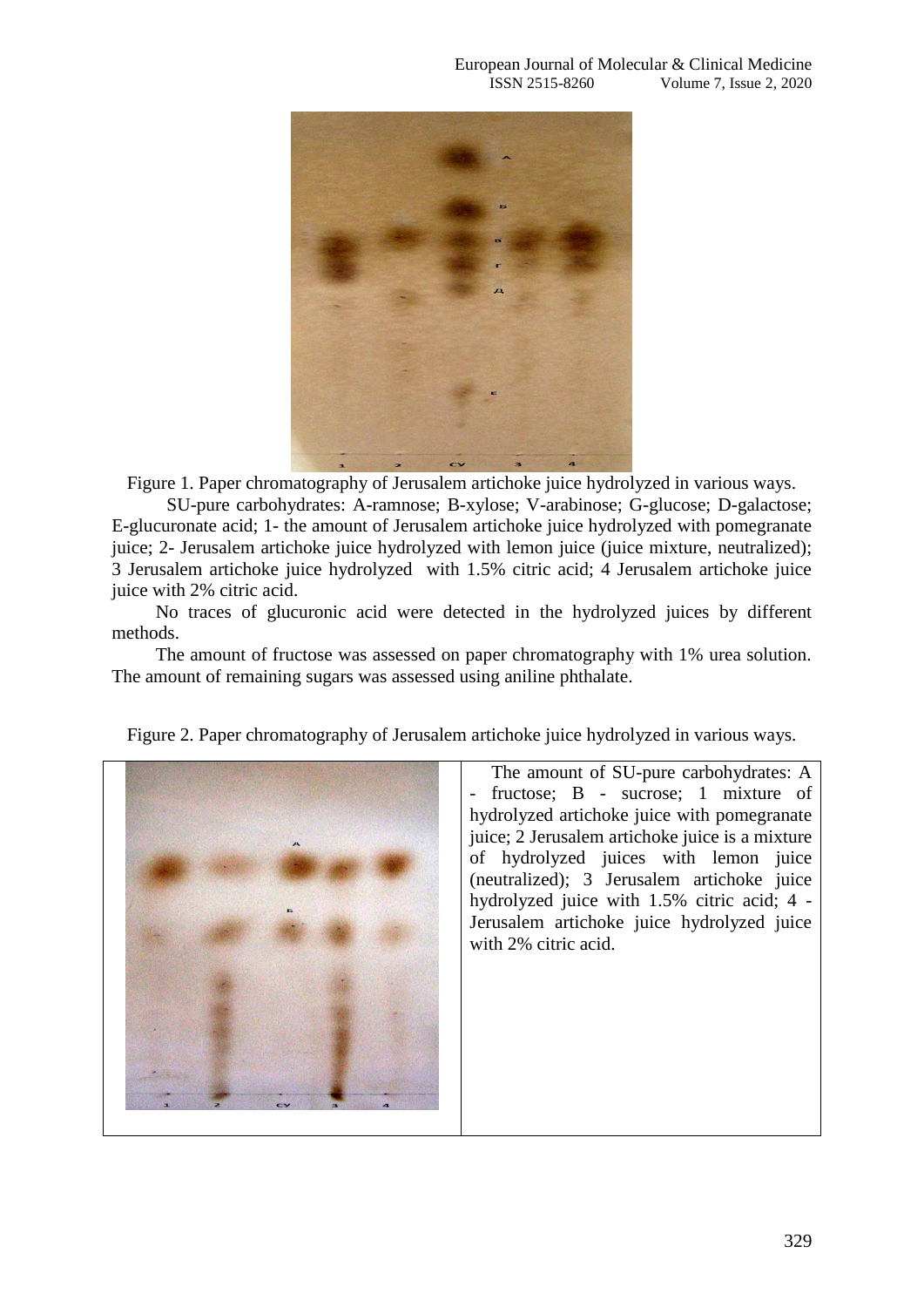With a 1.5% solution of citric acid, the inulin polysaccharide in Jerusalem artichoke juice was broken down to produce a fructose-rich juice. The resulting juice is purified. To obtain fructose syrup, fructose juice was evaporated in the rotor-evaporator 6 times relative to the previous mass until 17% of the total mass remained.

Organoleptic and physicochemical properties of the obtained fructose syrup were determined. The results are given in the table below.

|       | Tuble <b>A</b> Throicochemical properties of Hactose strup |           |                 |          |                   |  |  |  |  |  |  |  |  |
|-------|------------------------------------------------------------|-----------|-----------------|----------|-------------------|--|--|--|--|--|--|--|--|
| $N_2$ | Product name                                               | Solid     | Total           | Fructose | Organoleptic      |  |  |  |  |  |  |  |  |
|       |                                                            | content,% | carbohydrates,% | amount,% | characteristics   |  |  |  |  |  |  |  |  |
|       | Fructose                                                   | 62        | 59              | 50       | Color: red        |  |  |  |  |  |  |  |  |
|       | syrup                                                      |           |                 |          | Smell: fragrant   |  |  |  |  |  |  |  |  |
|       |                                                            |           |                 |          | Taste: sour-sweet |  |  |  |  |  |  |  |  |

**Table 2: Physicochemical properties of fructose syrup**

In the laboratory, this syrup was used instead of sucrose to make sweet canned food.

Washed and cleaned from the seed chamber, the apple was soaked in fructose syrup for 4 hours to absorb the syrup and given a 10-minute heat treatment at 80–85˚C. It was cooled for 10 minutes, boiled at 100˚C for another 8 minutes and packed in sterilized jars.

To prepare the quince jam, the fruit was washed and crushed after being cleaned from the seed chamber. The fruit was treated with hot water for 10 min to stop the activity of the enzymes and to soften the flesh portion of the fruit, expelling air from the intercellular space. Fructose syrup was added and boiled for 8 minutes in the closed state in order to prevent oxydation and darkening of the fruit and to maintain quality indicators. The poured finished product was packaged in sterilized jars. Quince compote, prepared on the basis of fructose syrups, was prepared in the laboratory. Preparation was carried out in the following sequence. Quince was washed, separated from the seed chamber, cut into pieces and put in a jar. It was blanched in order to expel air from the intercellular spaces and stop the activity of enzymes. The fructose juice was added and boiled in a water bath for 5 minutes and the jar was hermetically sealed.

Organoleptic and physicochemical properties of canned products based on fructose syrup were determined in the laboratory.

| $N_2$ | Product name     | The amount of | Total amount of   The amount of |          |
|-------|------------------|---------------|---------------------------------|----------|
|       |                  | solids        | carbohydrates                   | fructose |
|       | Quince compote   |               |                                 |          |
|       | Apple jam        | nn            |                                 |          |
|       | Quince marmalade |               |                                 |          |

**Table 3: Physical and chemical properties of canned products based on fructose syrup**

The compliance of toxic elements and organochlorine pesticides in cans with the requirements of SanPin №0283-10 was determined in accordance with Standards 30178-96, 51429-99. The results obtained are presented in table 3.

The results show that Cd, As, Hg and hexachlorocyclohexane were not detected in all types of canned food.

|    | Canned type       |        | The detected amount is mg / kg. not more than |        |        |                          |                          |            |        |  |
|----|-------------------|--------|-----------------------------------------------|--------|--------|--------------------------|--------------------------|------------|--------|--|
| N٥ |                   |        |                                               | Pb     |        | As                       |                          | <b>HCH</b> | DDT    |  |
|    | Ouince<br>compote | 6,8758 | $\overline{\phantom{a}}$                      | 0,0536 | 1,5326 | $\overline{\phantom{a}}$ | $\overline{\phantom{a}}$ |            | 0,0026 |  |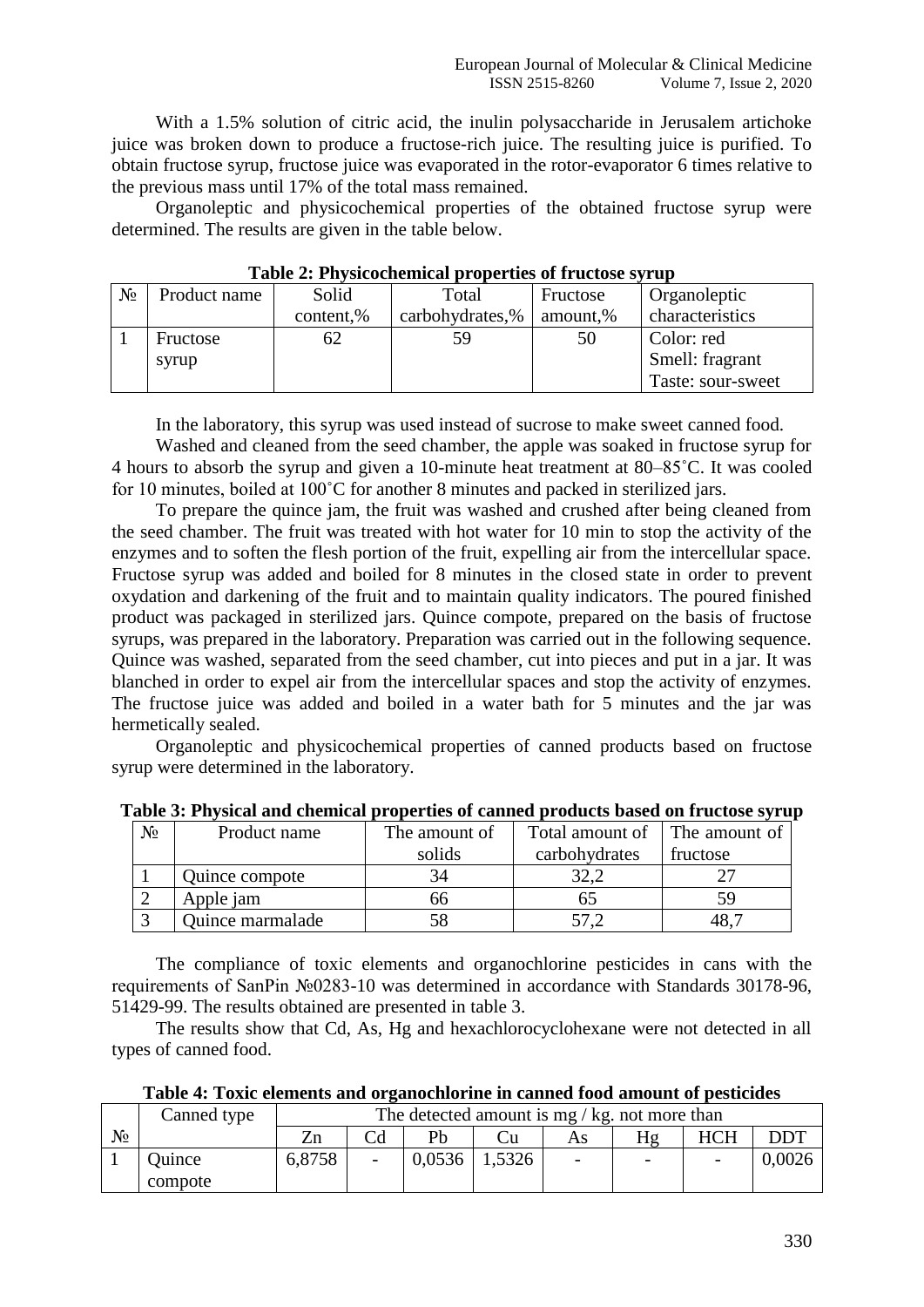| ∼  | Apple jam     | 5,1114 | $\overline{\phantom{a}}$ | $\overline{\phantom{0}}$ | 1,0856 | $\overline{\phantom{0}}$ | $\overline{\phantom{a}}$ |      | 0,0087 |
|----|---------------|--------|--------------------------|--------------------------|--------|--------------------------|--------------------------|------|--------|
| لہ | <b>Duince</b> | 8,2740 | $\overline{\phantom{0}}$ | $\overline{\phantom{0}}$ | 1,8174 | $\overline{\phantom{0}}$ | $\overline{\phantom{a}}$ |      | 0,0052 |
|    | marmalade     |        |                          |                          |        |                          |                          |      |        |
|    | <b>MAC</b>    | 10,0   | 0,03                     | 0,4                      | 5,0    | V.Z                      | 0,02                     | 0,05 | v.i    |

Pb is only 0.0536 mg / kg in quince compote, which is 7.5 times lower than the allowable norm. Zn is 1.5 times lower than the permissible limit in quince compote, apple compote is 2 times lower and quince is 1.2 times lower. Cu metal was found in very small amounts in all canned goods. We can also see that dichlorodiphenyltrichloethane (DDT) is present in very small amounts. So we can say that this canned product meets the requirements of SanPin - №0283-10.

This process is explained by the fact that the polysaccharides in the juice and the vitamin bound to various organic substances are released under the influence of acid and temperature. In vitamins C and V6, a sharp decrease was observed as a result of the breakdown of vitamins under the influence of temperature.

In the laboratory, this syrup was used instead of sucrose to make sweet canned food.

Washed and cleaned from the seed chamber, the apple was soaked in fructose syrup for 4 hours to absorb the syrup and given a 10-minute heat treatment at 80–85 oC. It was cooled for 10 minutes, boiled at 100oC for another 8 minutes and packed in sterilized jars.

To prepare the quince jam, the fruit was washed and crushed after being cleaned from the seed chamber. The fruit was treated with hot water for 10 min to stop the activity of the enzymes and to soften the flesh portion of the fruit, expelling air from the intercellular space. Fructose syrup was added and boiled for 8 minutes in the covered state in order to prevent oxidation and darkening of the fruit and to maintain quality indicators. The poured finished product was packaged in sterilized jars.

Quince compote, prepared on the basis of fructose syrups, was prepared in the laboratory. Preparation was carried out in the following sequence. Washed, quince separated from the seed chamber, blanched, placed in a jar. Fructose juice was added and boiled in a water bath for 5 minutes and the mouth of the jar was hermetically sealed.

Organoleptic and physicochemical properties of canned products based on fructose syrup were determined in the laboratory.

| No | Product name   | The amount of | Total amount of | The amount of |
|----|----------------|---------------|-----------------|---------------|
|    |                | dry matter    | carbohydrates   | fructose      |
|    | Quince compote |               |                 |               |
|    | Apple jam      |               |                 |               |
|    | Quince jam     |               |                 |               |

Table 5: Physicochemical properties of canned products based on fructose syrup

SanPin indicators of toxic elements and organochlorine pesticides in cans were determined in accordance with GOST 30178-96, GOST 51429-99. The results obtained are presented in Table 6

|  |  |  |  | Table 6: Toxic elements and organochlorine in canned food amount of pesticides |  |
|--|--|--|--|--------------------------------------------------------------------------------|--|
|  |  |  |  |                                                                                |  |

|    | Canned type    |        | The detected amount is mg / kg. not more than |        |        |                          |                          |             |            |  |  |
|----|----------------|--------|-----------------------------------------------|--------|--------|--------------------------|--------------------------|-------------|------------|--|--|
| No |                | Zn     | Cd                                            | Pb     | Ċu     | As                       | Hg                       | <b>GXTG</b> | <b>DDT</b> |  |  |
|    | quince compote | 6,8758 | $\overline{\phantom{a}}$                      | 0.0536 | ,5326  | $\overline{\phantom{0}}$ |                          |             | 0,0026     |  |  |
|    | Apple jam      | 5,1114 | $\overline{\phantom{a}}$                      |        | 1,0856 | $\overline{\phantom{0}}$ | $\overline{\phantom{0}}$ |             | 0,0087     |  |  |
|    | Quince jam     | 8,2740 | $\overline{\phantom{a}}$                      |        | 1,8174 | $\overline{\phantom{0}}$ |                          |             | 0.0052     |  |  |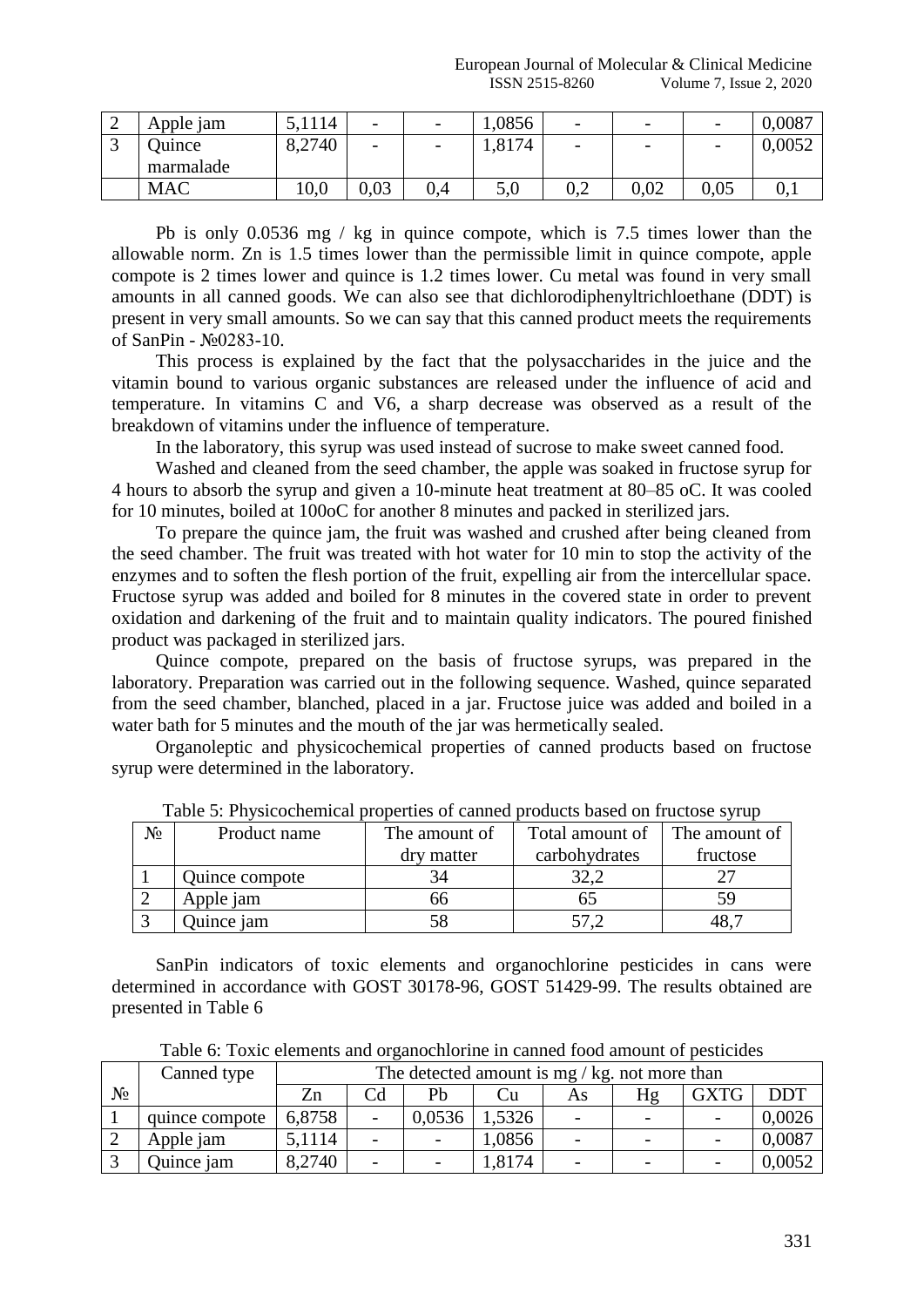| ) k<br>$\ddot{\phantom{1}}$ | v.v<br><b>.</b><br>$\sim$ | -- | v, | -<br>$\sim$ | ◡、↩ | ∪∠<br>$-$ | $\sim$ $\sim$<br>$J_{\bullet}U_{\bullet}$<br>$\check{ }$ |  |
|-----------------------------|---------------------------|----|----|-------------|-----|-----------|----------------------------------------------------------|--|

The results show that Cd, As, Hg and hexachlorocyclohexane were not detected in all types of canned food.

Pb is only 0.0536 mg / kg in bexi compote, which is 7.5 times lower than the allowable norm. Zn is 1.5 times lower than the permissible limit in quince compote, apple compote is 2 times lower and quince is 1.2 times lower. Cu metal was found in very small amounts in all canned goods. We can also see that dichlorodiphenyltrichloethane (DDT) is present in very small amounts. So we can say that this canned product meets the requirements of SanPin - №0283-10.

**Conclusions**. The growing number of people with diabetes in the world puts a burden on the food industry to provide people with diabetes and the population with safe food, expand the production of functional foods, the widespread use of sugar substitutes. In this regard, research work on the technology of functional products, including the search for sources of natural sugar substitutes, their pure extraction or extensive use of extracts and concentrates in the food industry is important.

Due to the high productivity of the Jerusalem artichoke plant, the possibility of high yields even in arid lands, as well as the ease of technological processing, it is possible to obtain fructose-rich juices and fructose syrups processed on an industrial scale.

Lemon and pomegranate juices, which are widely used in folk medicine, were used in the preparation of fructose-rich juices. As a result of the use of acid-rich fruit juices in the hydrolysis of inulin contained in Jerusalem artichoke juice, a juice with a very fragrant, delicious and sweet taste was obtained. This product can be easily consumed by people with diabetes. Due to the high content of fructose monosaccharide in the juice does not adversely affect blood sugar levels. The method of acid hydrolysis of inulin is also suitable for technological processes.

The results of the above research have been applied to industry, and now a technological line is being set up at Dalvarzinta'mirlash Zavodi LLC, located in Bekabad district, Tashkent region, to produce fructose syrup from Jerusalem artichokes.

## **References**

- [1] SheremetovaS. G. Issledovanie podslastiteley iz netraditsionnogo rastitelnogo syrya i razrabotka teknologii molochnyx produktov s ix ispolzovaniem .: Avtoref. dis. … Kand. techn. science. –Voronej, 2009. –141p.
- [2] Klevtsova O. M. Development of technology of canned salads on the basis of topinambura: Diss. ... cand. techn. science. –Krasnodar, KubGTU, 2002. –S. 153.
- [3] M.S. Zokirova, S.K. Atxamova, K.O. Dodaev, B.S. Zokirov, Z.R. Axmedova. Issledovanie izmeneniya makro- i mikroelementnogo sostava fruktoznogo syrup // Xranenie i pererabotka selxozsyrya. -Moscow, 2017. -№3. -S. 18-20.
- [4] M.S. Zokirova, K.O. Dodaev, Z.R. Axmedova. Production of sweet canned food in syrup from klubney topinambura (HeliantusTuberosusL.) // Xranenie i pererabotka selxozsyrya. - Moscow, 2012. -№11. - S.50-52.
- [5] Polyanskiy K. K., Kotov V. V. Ispolzovanie topinambura v molochnyx produktax // Pishchevaya promыshlennost. –Moscow, 2008. -№3. –S. 40- 41.
- [6] Ekutech R. I. Development of technologies for the production of inulin and cooked fiber from klubney topinambura // Diss. .. kand. techn. science. Krasnodar, 2010. –S. 153.
- [7] Li. E.V., Suslyanok G.M., Sokolova O.S. Production of fructose syrup from topinambura is acidic. // Agrarian Russia. –Moscow, 2017. -№. –S. 25-26.